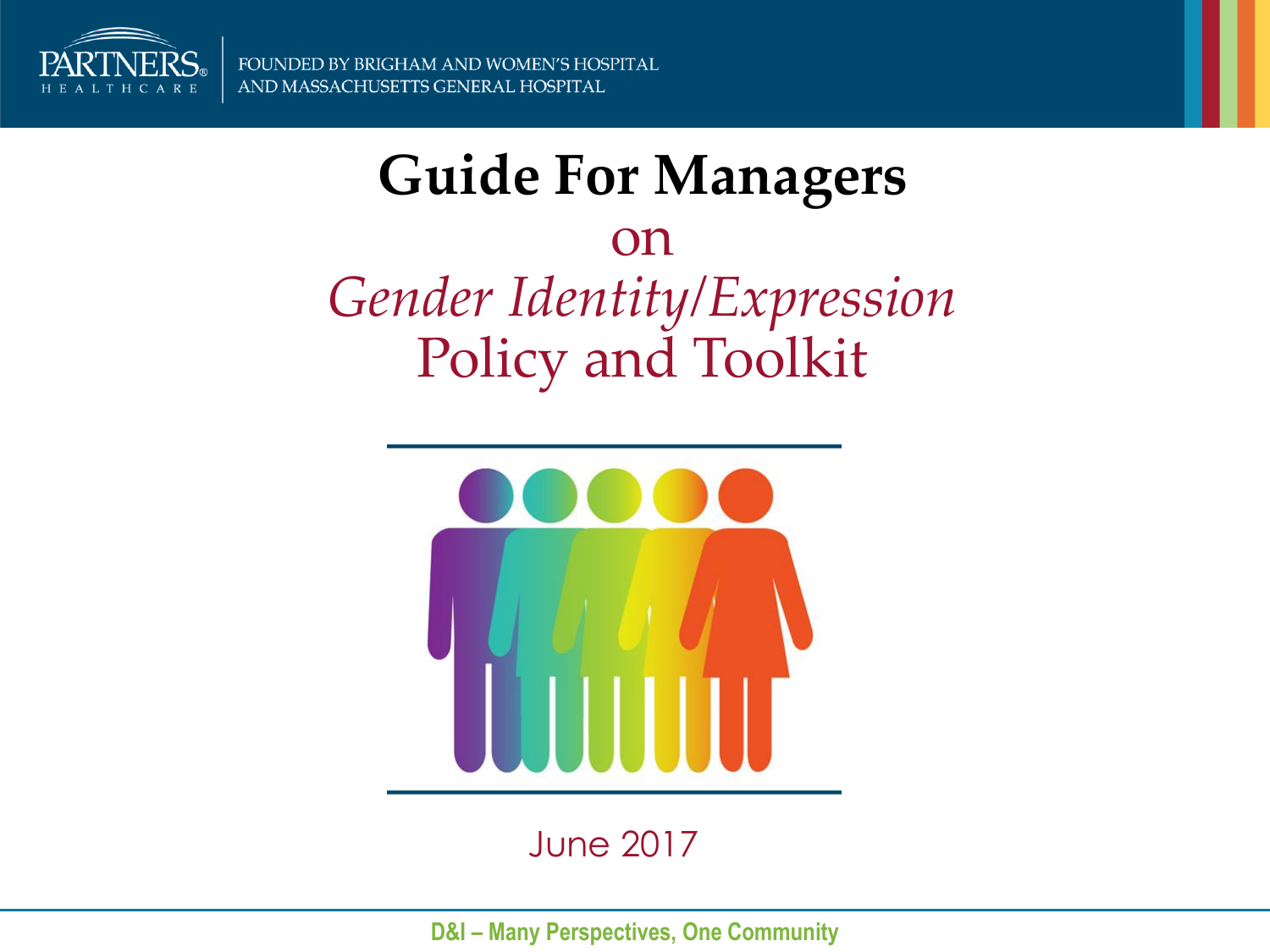

## About This Guide

The purpose of this guide is to provide managers with high level information regarding the features of the Policy and Toolkit.

#### **What is in this guide**

- Policy purpose and features
- Toolkit purpose and features
- Support and resources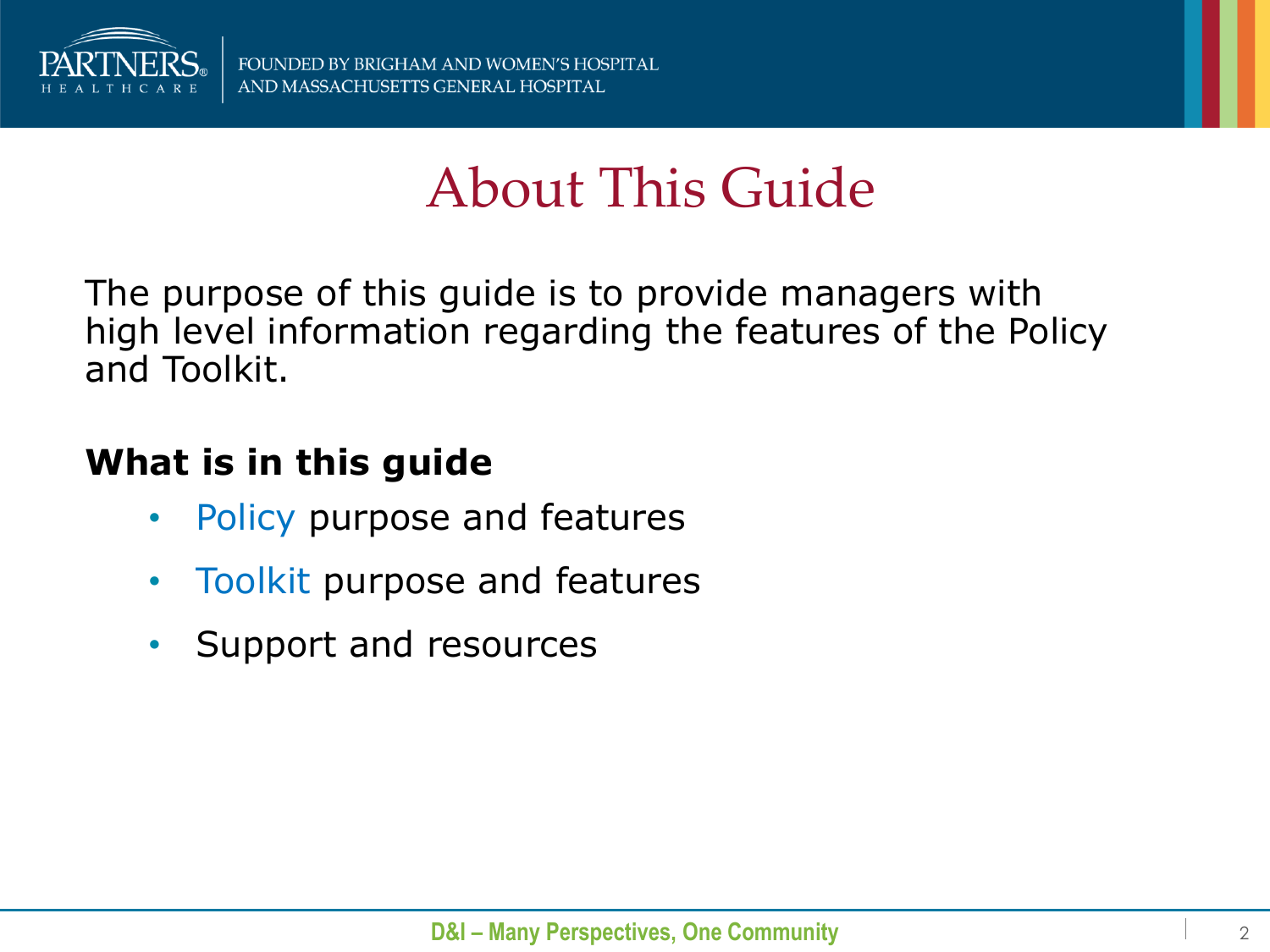

# Gender Identity/Expression Policy

#### **Purpose**

As our workforce continuously changes, it is important that we create an inclusive workplace that is welcoming to all. The purpose of this Policy is to ensure an equitable and respectful environment for gender identity/expression in the workplace. With this in mind, Partners HealthCare is proud to announce the release of a Systemwide **Gender Identity/Expression Policy.**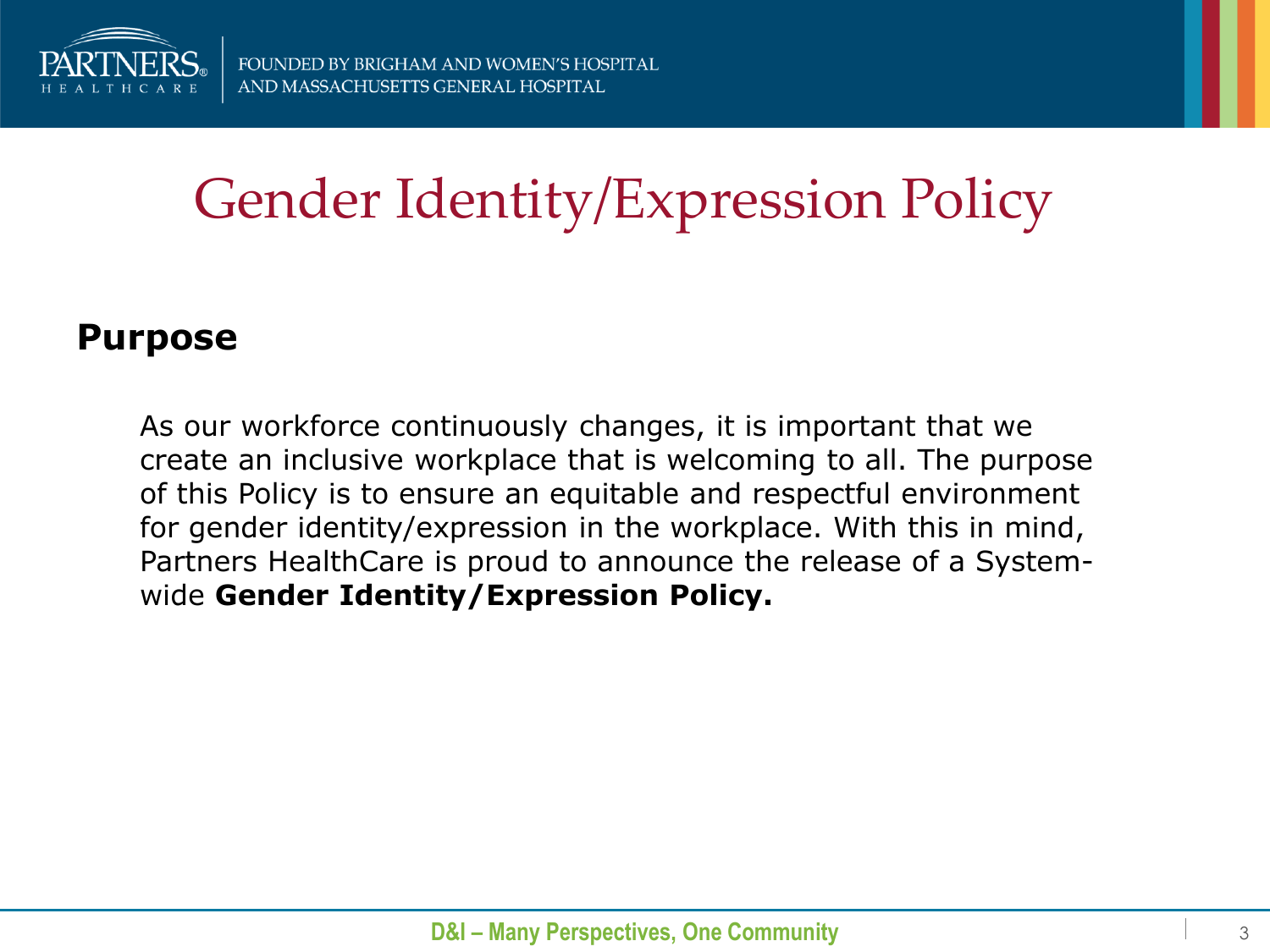

## Policy Features

#### • **Statement**

Partners has included "gender identity/expression" in its Equal Employment Opportunity (EEO) policies to clarify that discrimination against transgender individuals, and all others, is prohibited in our hiring process, our work environment, and in the provision of Partners benefits.

#### • **Definitions**

We encourage you to get familiar with the Policy definitions (located on pages 2-3 in the Toolkit) so that you can understand and create a supportive environment for gender identity/expression in the workplace.

#### • **Confidentiality and Privacy**

The transgender, genderqueer, gender non-conforming, or non-binary identity of a member of the Partners HealthCare workforce (a "Colleague") must be treated with sensitivity and confidentiality.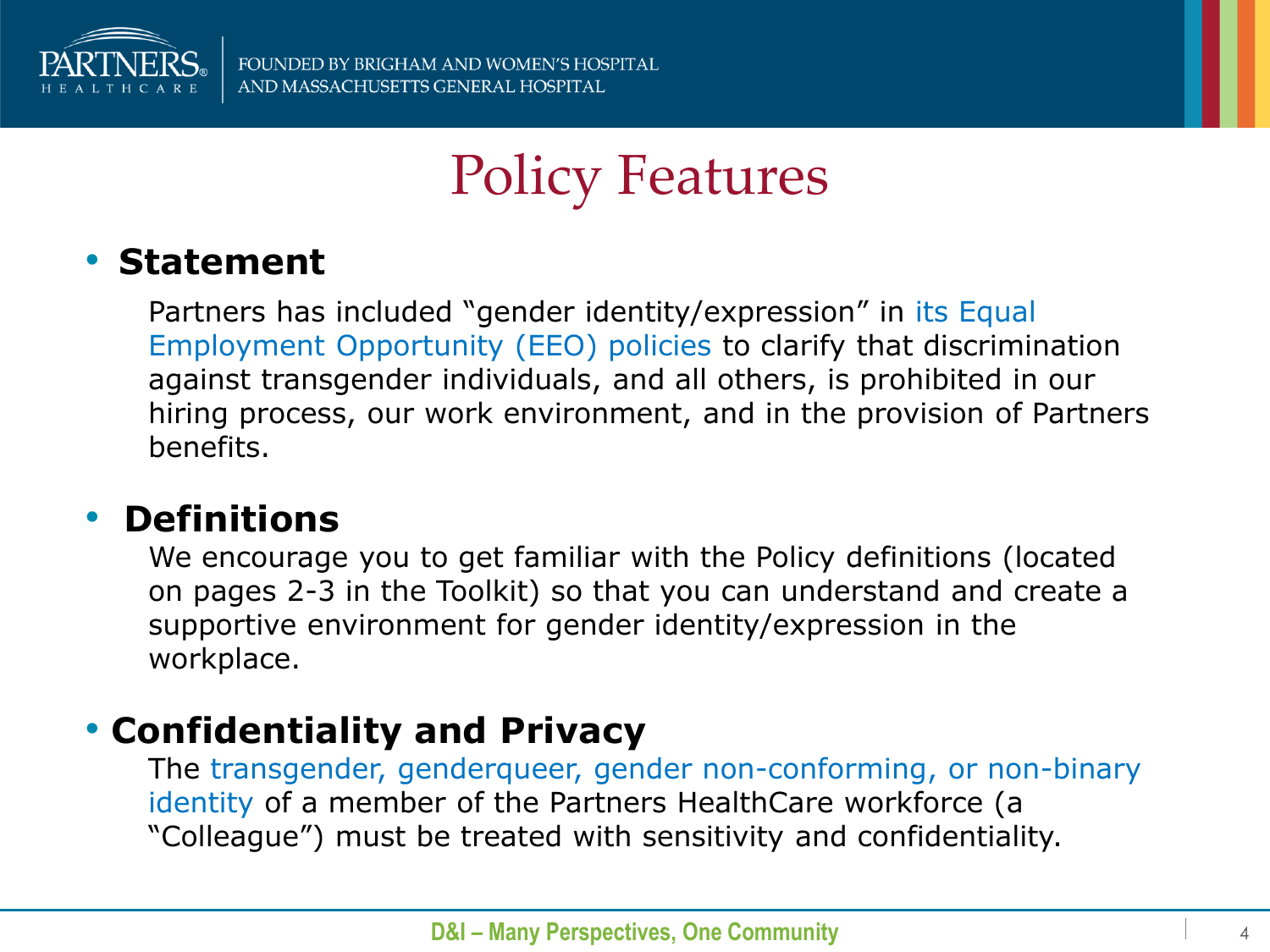

## Policy Features

#### • **Restroom and Locker Room Use**

All Partners facilities must grant unrestricted restroom access according to a Colleague's gender identity. If a unisex bathroom does not exist, the transitioning Colleague may decide which bathroom to use.

#### • **Insurance and Gender Transition**

Transitioning Colleagues, as well as new transgender Colleagues, are entitled to all insurance benefits reflecting their gender identity. Due to the gender-specific nature of medical care administration, Partners will defer to the gender marker that the transgender Colleague, in consultation with their medical provider, uses for insurance purposes.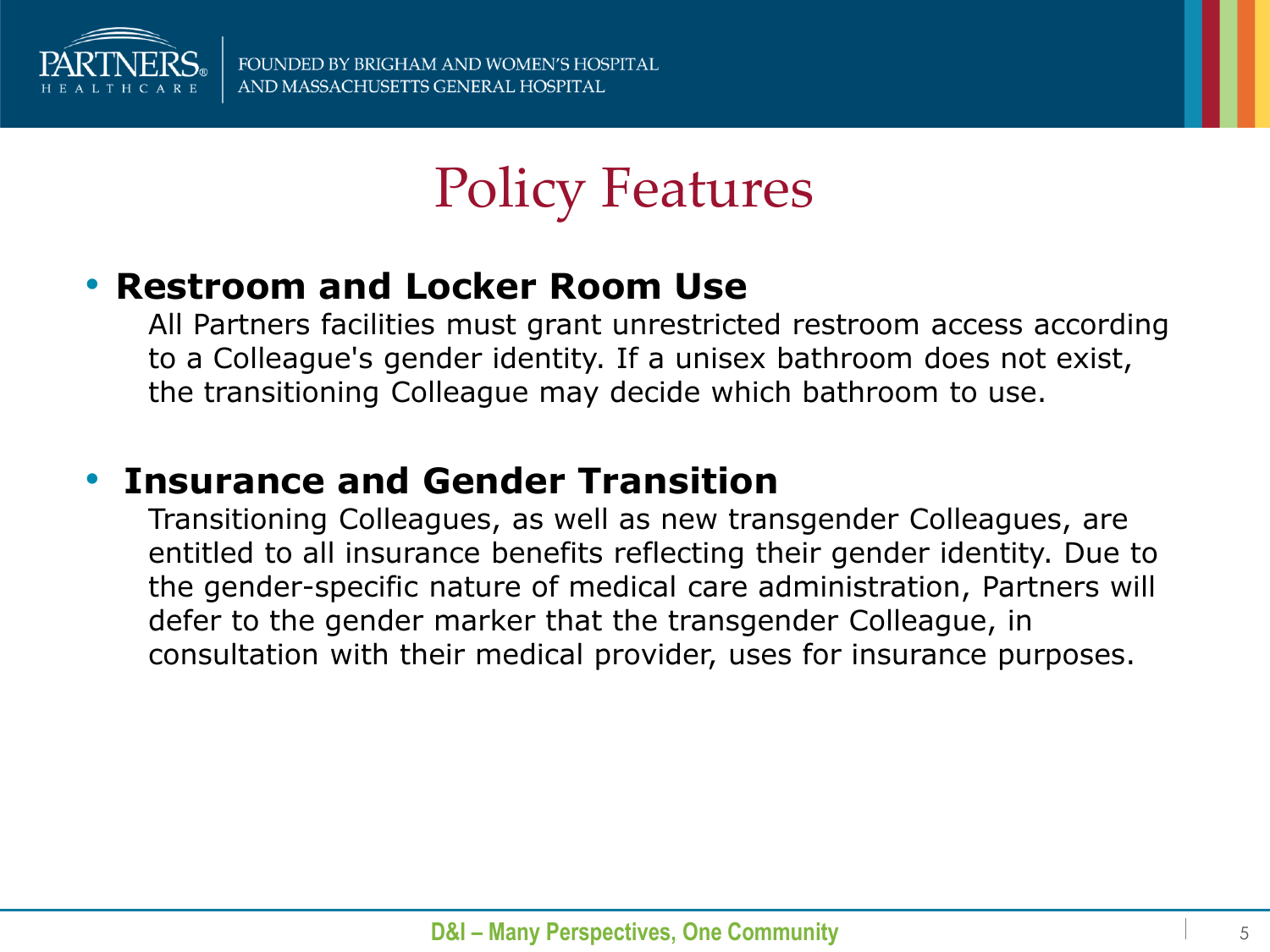

## Toolkit

#### • **Purpose**

The Toolkit is designed as a resource for managers to support a Colleague who is considering transitioning to their preferred gender, is in the process of transitioning, or has transitioned. It can also be used to increase staff awareness of gender identity issues and combat discrimination against transgender Colleagues.

#### • **What a Transitioning Colleague Can Expect from Management**

The transitioning Colleague can expect their manager and HR Business Partner to support them to the greatest extent possible and to set the standard for co-worker responses to their transition.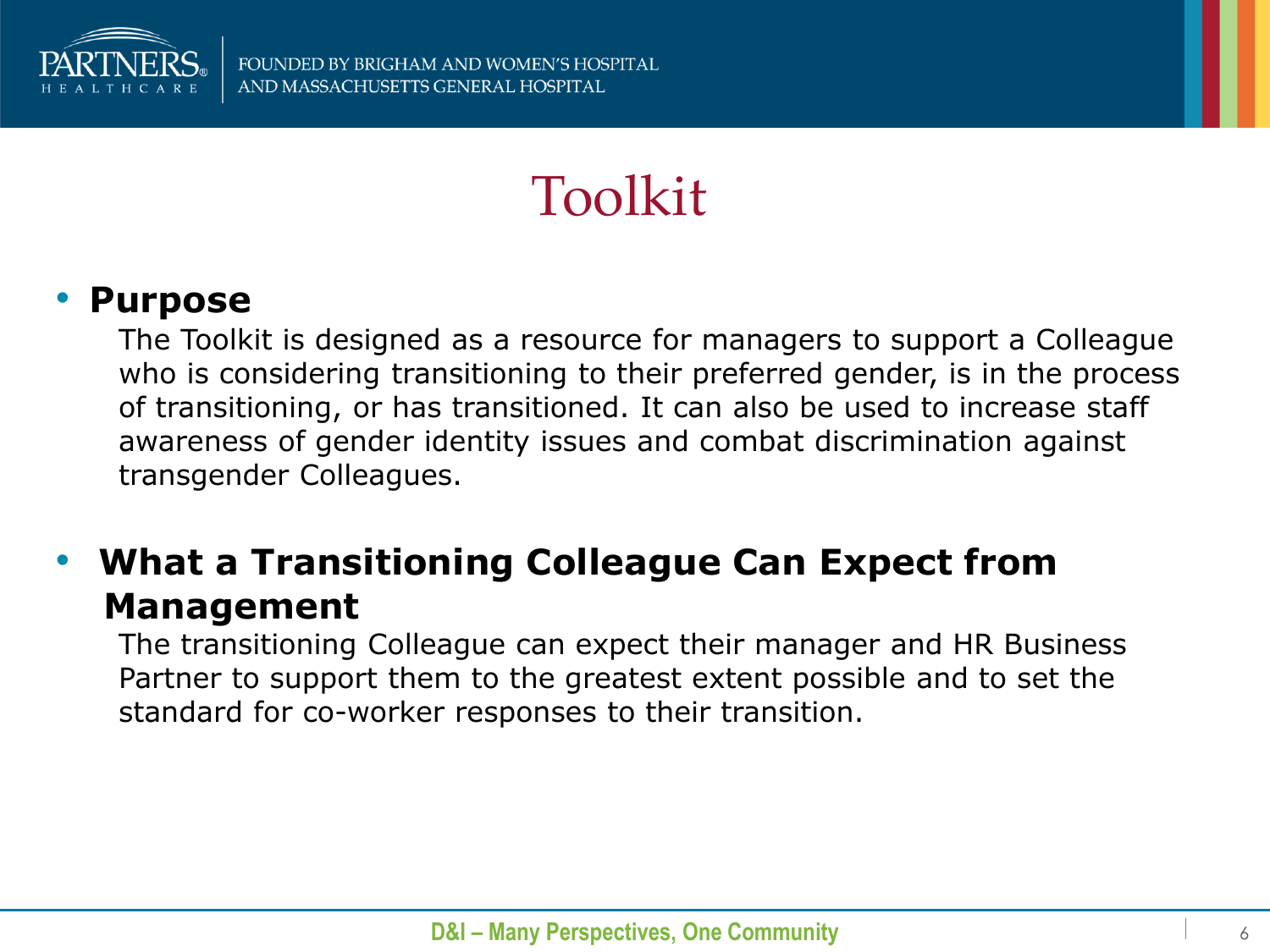

### Toolkit Features

#### • **Preparing for the Workplace Transition**

- The process of transitioning genders is unique to each individual and differs from person to person.
- While recognizing that transitions will be different, the Toolkit provides potential actions that a transitioning Colleague **may or may not choose** to take while working at Partners.
- While there are no "required" steps, some steps are strongly recommended for the transitioning Colleague's comfort and safety in the workplace, and to assist them in obtaining appropriate institutional support.